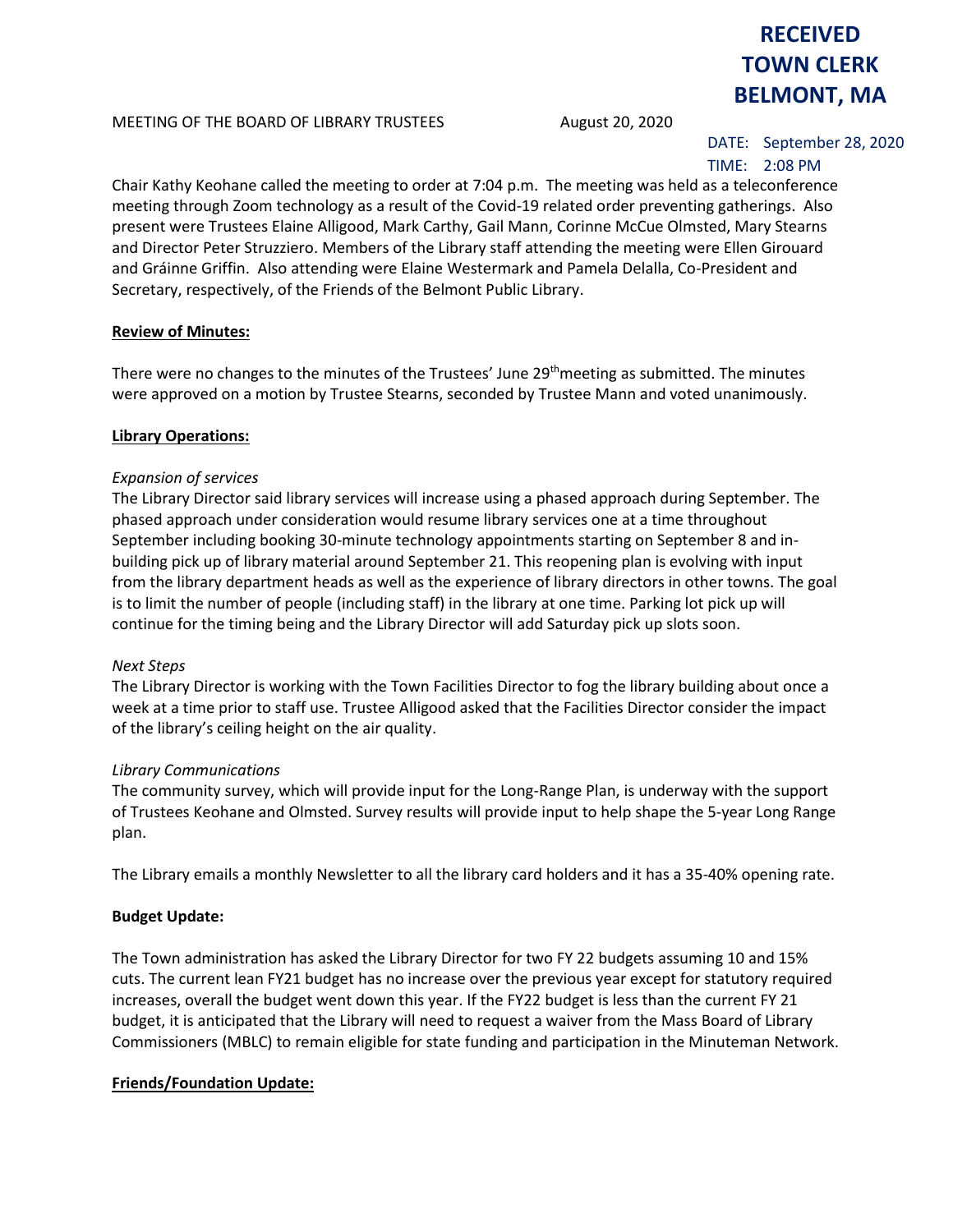The Friends' Co-President said that they expect a revenue decline this year. Membership dues provide about half of the Friends' revenue and that is likely to be stable. The remainder of the revenue comes from Book Sales, both occasional and "Everyday" and sales to book dealers. The virus-related library shut down has stopped these sales. The Friends are working on plans to offer a safe form of book sales including quarantining book donations. Two volunteers from the Friends have begun to accept book donations on Friday mornings.

# **School Committee Update:**

Trustee Olmsted reported on the Belmont Public Schools plans for reopening. The School Department's feasibility study showed that the school buildings lack the capacity to ensure required three foot spacing between students at full capacity. The Belmont Public Schools will open in phases starting September 16. The first phase is fully remote except for high needs and complex profile students. The second phase will bring back grades K and 1 and several other categories. The third phase will be hybrid with two alternating cohorts spending 2-3 ½ days in school and the remainder in remote learning. The fourth phase is when all students return to the schools full time. The phases (1,2 and 3) suggest that the library may be important for students as there will be either no school library instruction or it will be virtual. There will be more information forthcoming from the School Department.

# **Key Topics:**

# *Update from MBLC*

The MBLC is expected to offer more leniency regards waivers due to the impact of the virus and will provide guidance to libraries later in CY 21. The MBLC has advised Public Libraries to create their own work from home procedures going forward.

# Long Range Plan Process:

The Library Director has proposed people to participate in the Long-Range Planning Committee which is expected to meet over the next two months. The Library Director read the names of the proposed participants. Trustee Stearns made a motion to accept the slate of names for the Long-Range Planning Committee which was seconded by Trustee Alligood. The Library Trustees voted unanimously to appoint the candidates identified to the Long-Range Planning Committee. The committee's task is to produce a long range (5 year) plan. The first deliverable is due in the October/November time frame and it will be distributed for comment. The final version will be ready in the November/December time frame. Elaine Alligood, Trustee Vice Chair, will work with the Library Director on this document together with the committee members.

# One Book One Belmont:

The Library Director is assembling a committee including Belmont Against Racism (BAR) to plan One Book One Belmont and identify the book dealing with race issues. The events which will be virtual and may be held in the fall or possibly in the Spring of 2021.

# **Director's Report:**